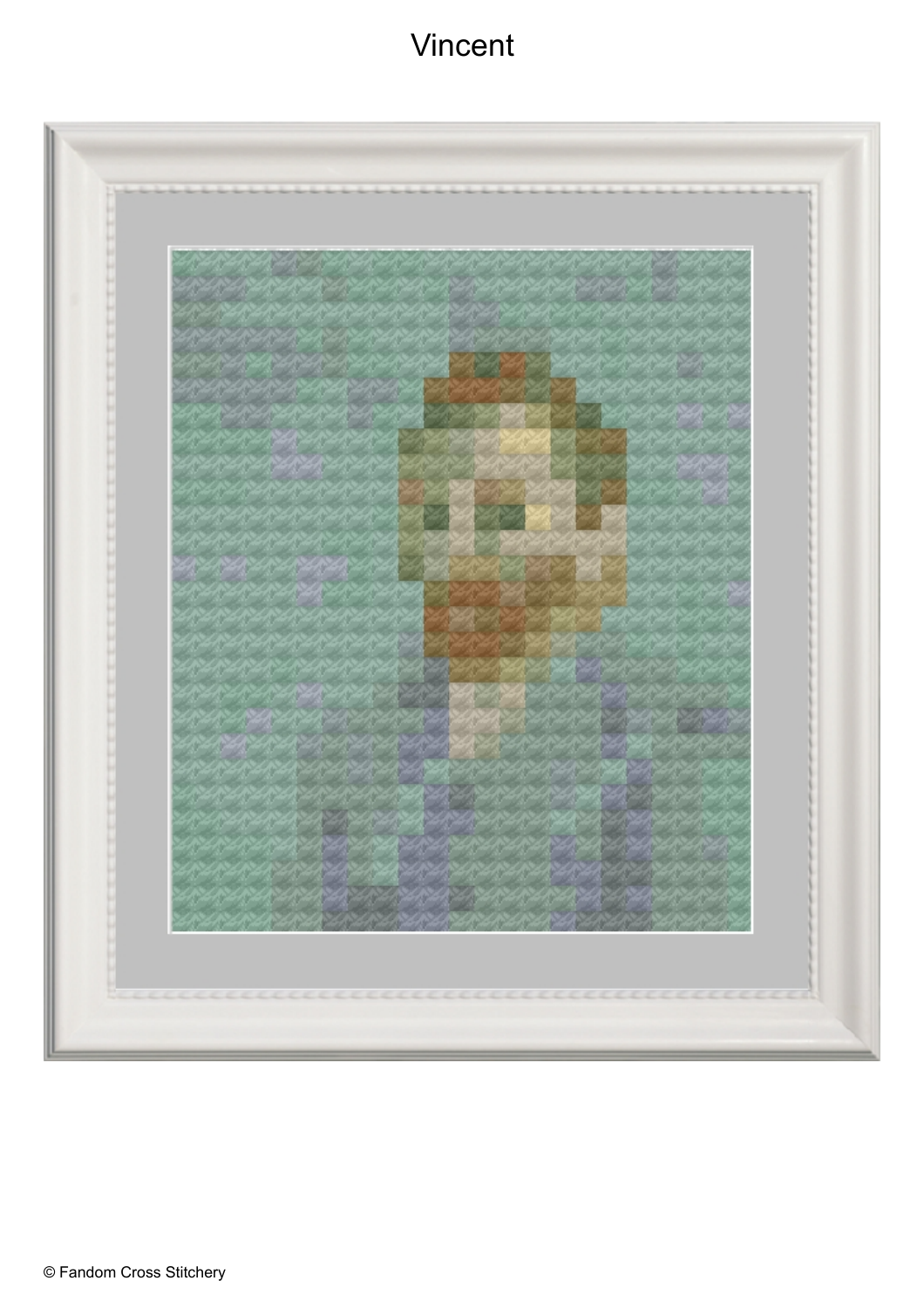## Vincent